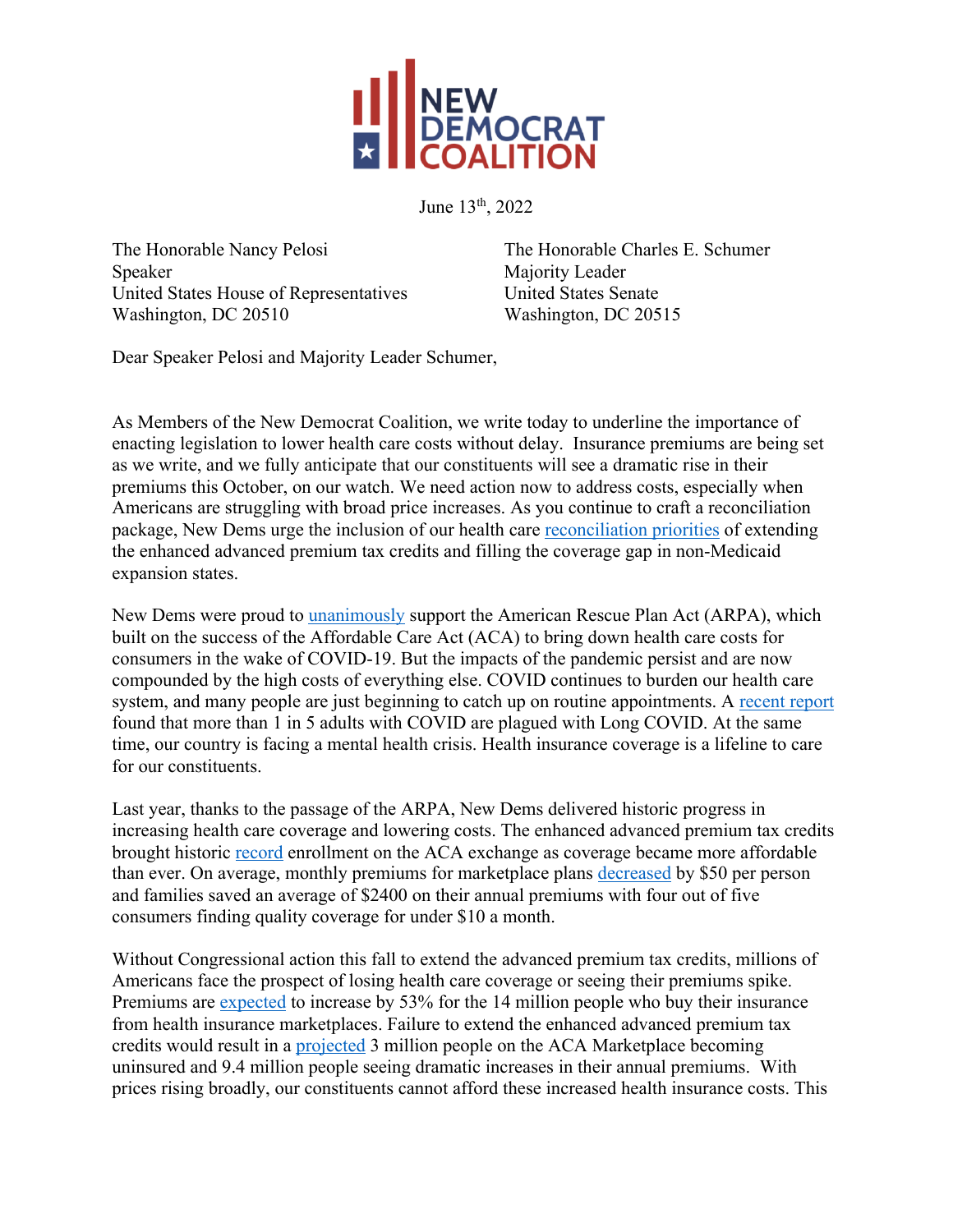cannot happen on our watch, and we must cement our progress by enacting a budget reconciliation package that includes the enhanced advanced premium tax credits to keep costs down for Americans.

We urge that any reconciliation legislation include language extending coverage to Americans living in the Medicaid coverage gap. Republican-led states' refusal to expand Medicaid under the ACA have deprived millions of Americans Medicaid coverage and benefits. Inclusion of these provisions are critical to increasing coverage and reducing health disparities that have disproportionately impacted people of color.

We thank you for your leadership and stand ready to work with you to deliver on the progress we have made for the American people. Our health care priorities of extending the enhanced advanced premium tax credits and filling the coverage gap in non-Medicaid expansion states have wide support throughout the Democratic Caucus, and we cannot let this opportunity to build on our progress go by.

Rep. Kim Schrier, M.D. Co-Chair, Health Care Task Force New Democrat Coalition

Rep. Suzan DelBene Chair New Democrat Coalition

Rep. Sharice L. Davids Vice Chair New Democrat Coalition

Rep. Ami Bera Vice Chair New Democrat Coalition

Sincerely,

Rep. Terri A. Sewell Co-Chair, Health Care Task Force New Democrat Coalition

Rep. Scott Peters Vice Chair New Democrat Coalition

Mitane

Rep. Ann McLane Kuster Vice Chair New Democrat Coalition

Moulahan

Rep. Chrissy Houlahan Whip New Democrat Coalition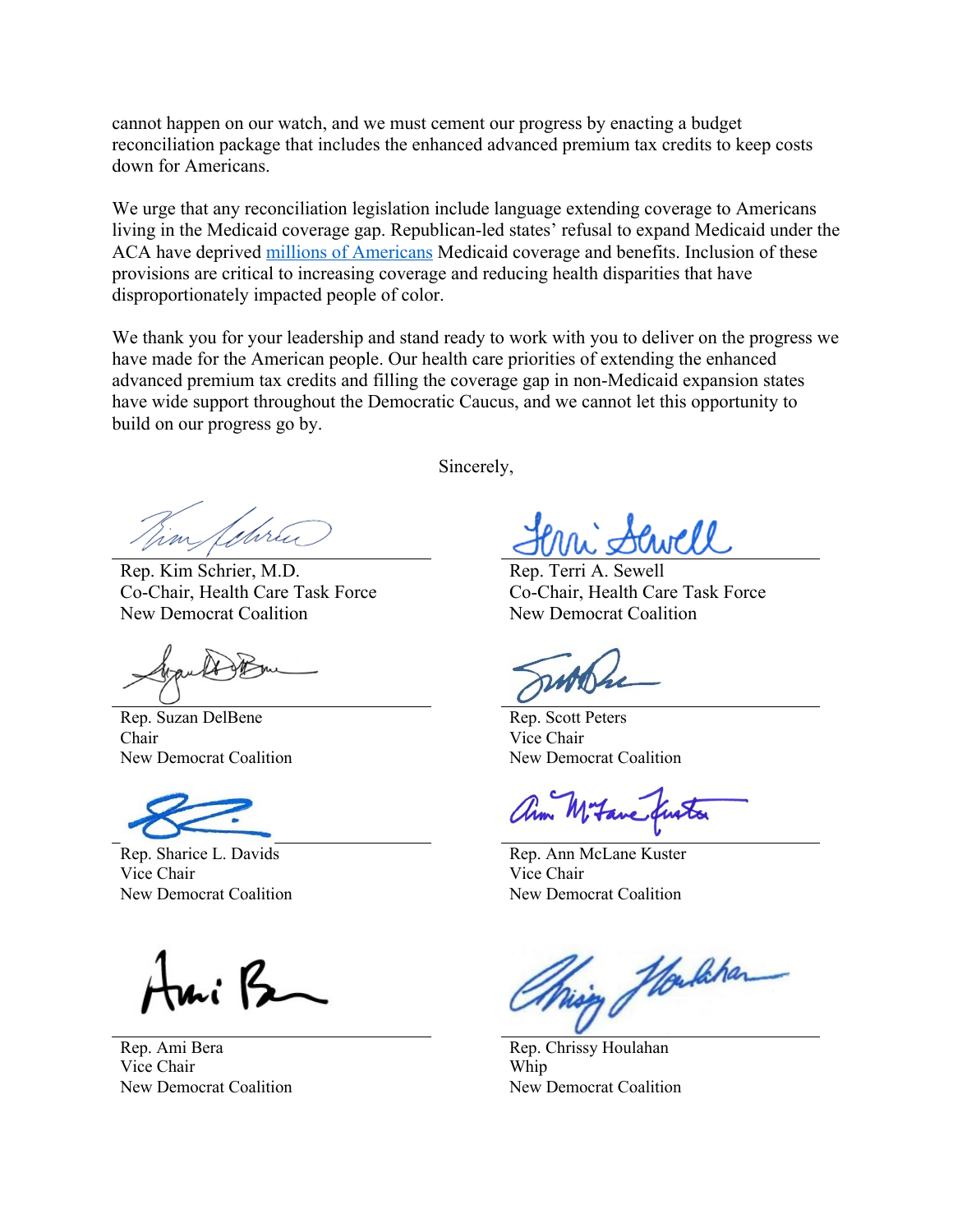salley fortfelmerde

Rep. Bradley S. Schneider Leadership Member New Democrat Coalition

Rep. Derek Kilmer Chair Emeritus New Democrat Coalition

Show El lastest

Rep. Stacey E. Plaskett Leadership Member New Democrat Coalition

at hy ne.

Rep. Kathy Manning Freshman Leadership Representative New Democrat Coalition

Rep. Colin Allred Member of Congress New Democrat Coalition

Rep. Carolyn Bourdeaux Member of Congress New Democrat Coalition

Rep. Salud O. Carbajal Member of Congress New Democrat Coalition

Rep. Joaquin Castro Member of Congress New Democrat Coalition

Rep. Charlie Crist Member of Congress New Democrat Coalition

Rep. Madeleine Dean Member of Congress New Democrat Coalition

Rep. Lizzie Fletcher Member of Congress New Democrat Coalition

Rep. Jim Himes Member of Congress New Democrat Coalition Rep. Cindy Axne Member of Congress New Democrat Coalition

Rep. Shontel Brown Member of Congress New Democrat Coalition

Rep. Tony Cárdenas Member of Congress New Democrat Coalition

Rep. Jim Cooper Member of Congress New Democrat Coalition

Rep. Jason Crow Member of Congress New Democrat Coalition

Rep. Val Butler Demings Member of Congress New Democrat Coalition

Rep. Bill Foster Member of Congress New Democrat Coalition

Rep. Steven Horsford Member of Congress New Democrat Coalition Rep. Donald S. Beyer Jr. Member of Congress New Democrat Coalition

Rep. Julia Brownley Member of Congress New Democrat Coalition

Rep. Troy Carter Member of Congress New Democrat Coalition

Rep. Angie Craig Member of Congress New Democrat Coalition

Rep. Henry Cuellar Member of Congress New Democrat Coalition

Rep. Veronica Escobar Member of Congress New Democrat Coalition

Rep. Josh Gottheimer Member of Congress New Democrat Coalition

Rep. Ron Kind Member of Congress New Democrat Coalition